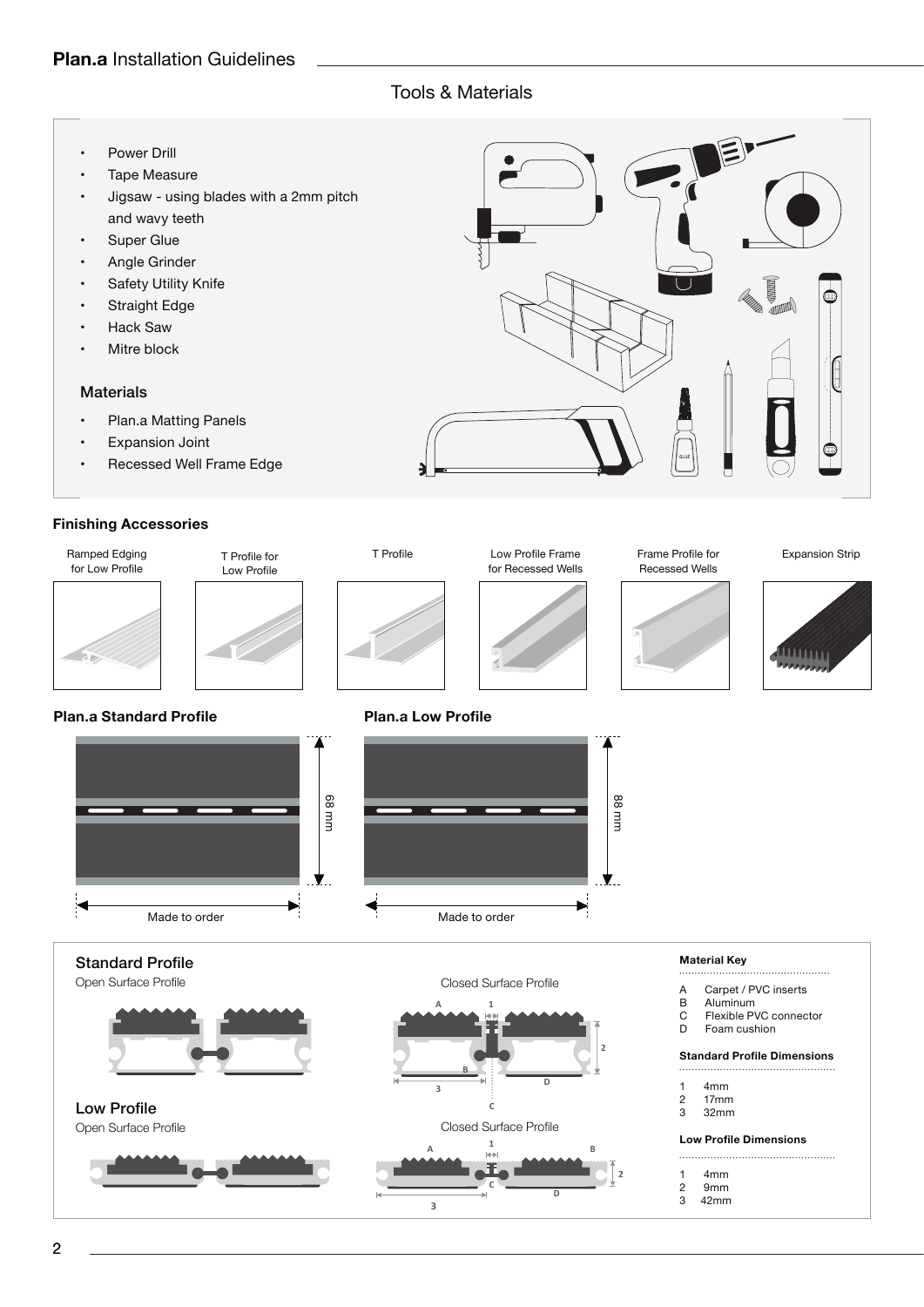|                                                                                                                                                                                                                                                                    | $\overline{\mathbf{c}}$                                                                                                                                                                                                                      |
|--------------------------------------------------------------------------------------------------------------------------------------------------------------------------------------------------------------------------------------------------------------------|----------------------------------------------------------------------------------------------------------------------------------------------------------------------------------------------------------------------------------------------|
| Panel with PVC Linking Extrusion                                                                                                                                                                                                                                   | Sliding the panels together. If the panels are too difficult to slide<br>together, you can cut one side of the PVC connected and butt<br>the panels together. If doing this, be sure to fix the panels to the<br>subfloor to avoid movement. |
|                                                                                                                                                                                                                                                                    |                                                                                                                                                                                                                                              |
|                                                                                                                                                                                                                                                                    |                                                                                                                                                                                                                                              |
| Mats exceeding 4m wide in width (left to right) will be supplied<br>with T divider bars. When provided for installation they must be<br>placed between panel sections and along the direction of travel<br>(front to back) prior to fitting of the matting panels. | Due to the weight of each panel there should be no need for<br>manual fixing, but if required the panels can be screwed to the<br>floor using the following steps below:                                                                     |
| <b>Steps</b>                                                                                                                                                                                                                                                       |                                                                                                                                                                                                                                              |

- 1. Drill hole through the aluminium profile into the sub floor.
- 2. Insert a raw plug into the hole in the sub floor.
- 3. Peel back a small piece of carpet insert.
- 4. Drill a hole into the aluminium profile.
- 5. Insert 7mm plugs and screws to suit at 50mm depth with a 4.5/5mm shank of screw.
- 6. Apply super glue to the aluminium extrusion.

7. Push the insert back in place and hold down to ensure the glue bonds.

These can do done at the edge of the profiles around the mat.